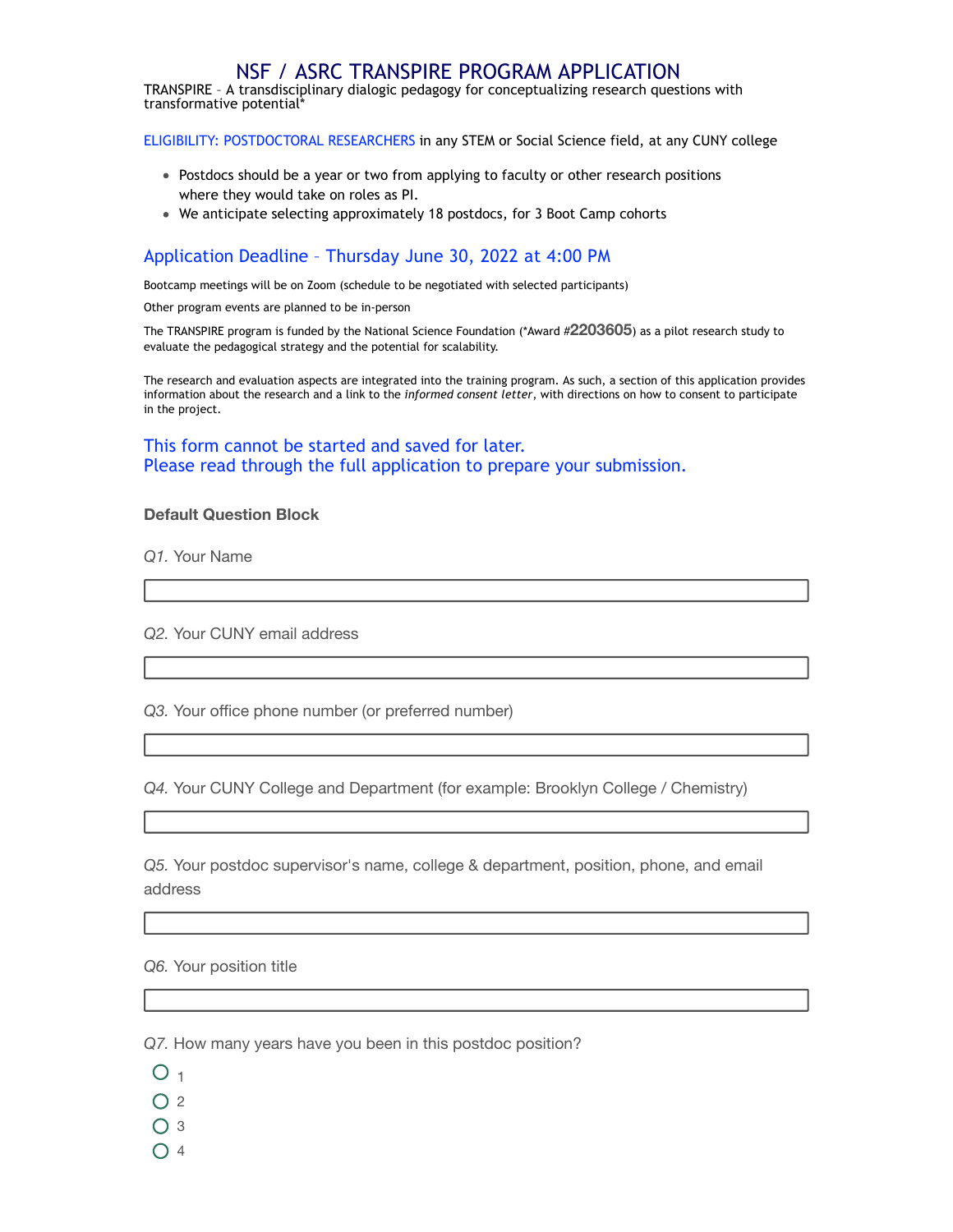$O<sub>5</sub>$  $O<sub>6</sub>$  $O<sub>7</sub>$ O 8  $O9$ 

*Q8.* How soon do you anticipate applying for an independent research position (one where you would be leading a research lab or group)?

 $\overline{O}$  6-9 months  $\bigcirc$  9 months - 1 1/2 years  $O$  1 1/2 - 2 years  $Q$  2 - 2 1/2 years  $Q$  2 1/2 - 3 years  $\overline{O}$ 

*Q9.* Which types of positions are you considering for your next career step? Drag and drop in order of interest.

tenure track faculty position non tenure track faculty position research lab in industry research lab at a government agency other

**Other** 

*Q10.* What do you envision as the next step in your career; when do you anticipate initiating applications for this next phase?

*Q11.* What is your discipline / field of research?

*Q12.* Briefly summarize the research you are currently working on and your responsibilities.

*Q13.* What is your interest in sharing and critiquing research ideas with scientists in very different fields?

- Enthusiastic
- $\bigcap$  Interested
- $O$  Neutral
- $O$  Skeptical
- O Minimal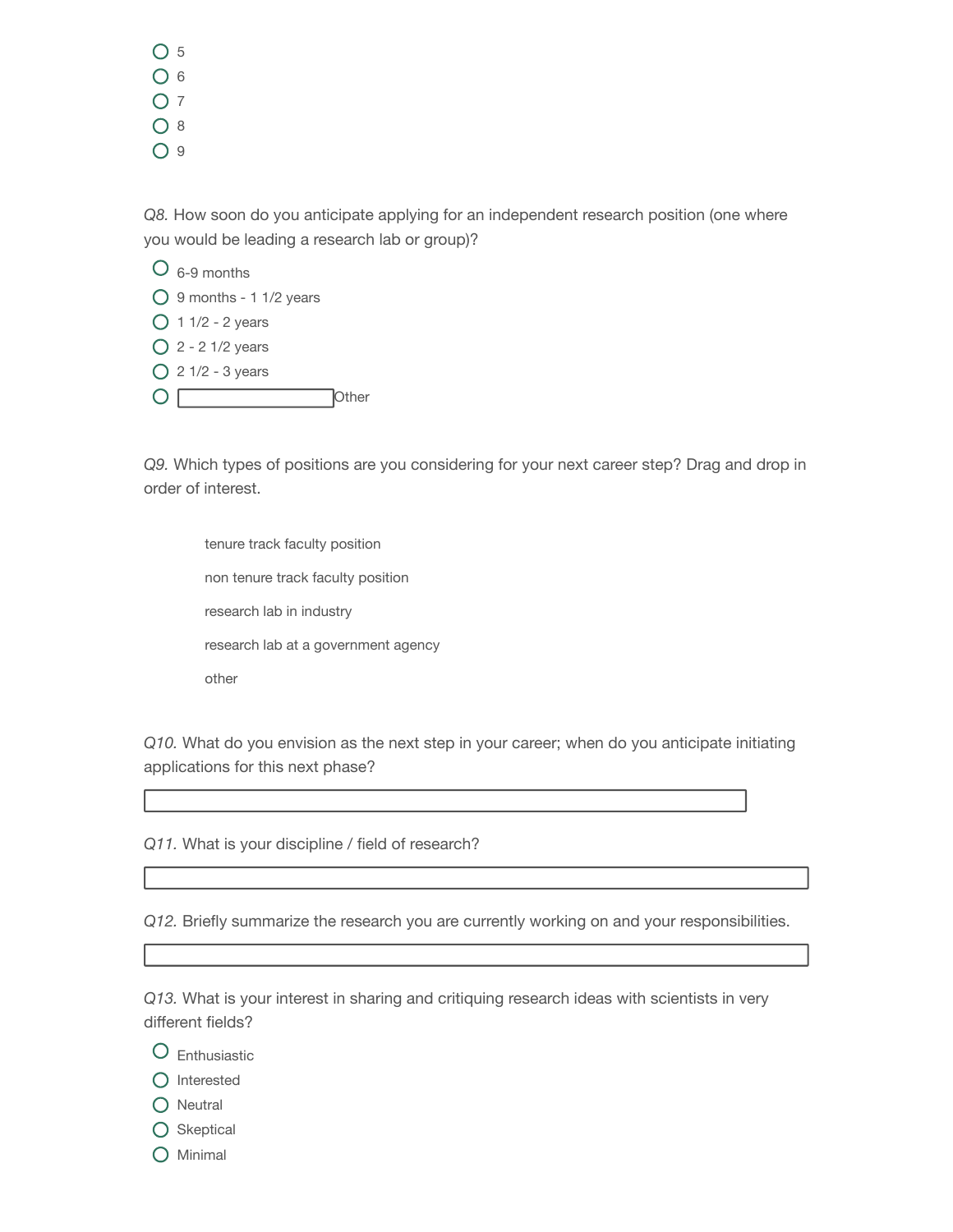*Q14.* What do you hope to get from participating in the bootcamp and what do you expect to offer the group? How do you envision the TRANSPIRE program to be beneficial at this stage in your research career?

*Q15.* Explain, in no more than 1 page (250 words) the research you are currently focused on and potential research questions you envision pursuing in your next position (or over your career). If your research connects with environmental concerns, please describe that briefly; we are not limiting the program to that theme however.

*Q16.* Have you discussed your potential participation in this program with your postdoc supervisor and do you have their full support to do this? (See expectations of postdoc supervisors below.)

O Yes  $\bigcap$  No

*Q17.* Your postdoc supervisor must support your TRANSPIRE application and participation. This supervisor will also provide additional mentoring and contribute to evaluating the program. Please upload your postdoc supervisor's support letter here (details and a letter template for the supervisor may be found on the TRANSPIRE website).

*Q18.* Please upload your CV or biosketch (NSF format preferred).

*Q19.* What is your gender identity?

- Female
- $O$  Male
- Transgender / Non-binary
- O Other:
- $\bigcirc$  Prefer not to answer

*Q20.* Are you Hispanic or Latino?

- O Yes
- O No
- $\bigcirc$  Prefer not to answer

*Q21.* What is your racial identity?